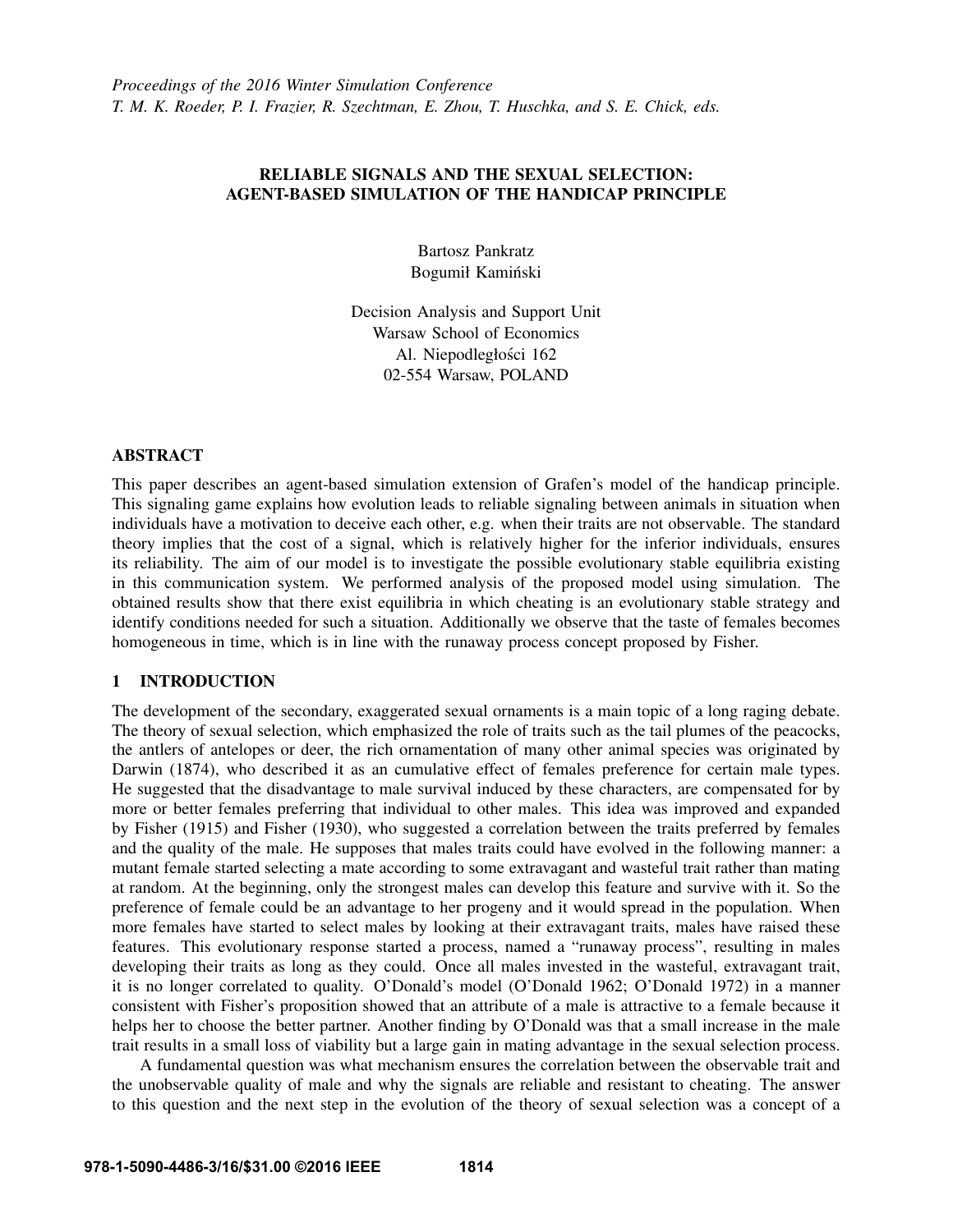handicap principle, proposed by Zahavi (1975) and Zahavi (1977). His solution was based on signal costs, the stronger males are able to create a bigger signal and "waste" more of the unobservable quality by trading it off for a signal than weaker ones. The size of a handicap indicates an innate, unobservable quality of a male.

Zahavi's theory was widely discussed and very often rejected as "intuitive only" and unprovable (Zahavi 2003), see also: Maynard Smith (1976), Pomiankowski (1987), Kirkpatrick (1982) and Davis and O'Donald (1976); until Alan Grafen justified the handicap principle mathematically, showing the model based on this concept (Grafen 1990b; Grafen 1990a). He proved that when males during the mating have a motivation to bluff females, the marginal cost of advertising, which is increasing in quality and relatively lower for better males, ensures the credibility of the signal. The gains from cheating are lower than the cost of increasing the advertising level, so there is no incentive to raise it above the level, which correspond to the male's quality. And when the signal is reliable and reveals the real, unobservable quality of potential partners, females will use it as the best method to assess male innate quality. This means that the pair of strategies: *(i)* males are honest and their advertising level reveals their true quality, *(ii)* females used it to determine the true quality of male, will be equilibrium and evolutionary stable strategies. But even today, the handicap principle is an object of many controversies and one of the most widely disputed theories in evolutionary biology, see: Hurd (1997), Számadó (1999), Számadó (2011), Lachmann, Számadó, and Bergstrom (2001), Maynard Smith and Harper (2003) and Getty (2006).

The previous simulations of the handicap principle (Bell 1978; Ticona and Penna 2003) showed that under specific conditions handicap principle can be an evolutionary stable strategy. Another significant question is how the handicap impacts on overall fitness and welfare of the population. In this text we develop an agent-based simulation and try to answer to this question. To examine the evolutionary stability of the equilibrium and conditions that guarantee it, we introduce a new type of males – dishonest ones, which are bluffing and which signal exceed the value corresponding to their true quality. Another extension of the model is an implementation of more sophisticated assessment for the males' unobservable quality. Females assess not only the strength of the males signal, but also their other traits that are correlated with the quality. Moreover, tastes of females vary; it allows us to investigate the role of females preferences (especially the preference for the handicapped signal) in their reproductive success. The proposed model allows us to: *(i)* examine the impact of different exogenous conditions on the equilibrium, *(ii)* contribute to the research on the sexual selection field by providing another example of the animal communication model and by studying the relationships between different theories of the sexual selection.

The rest of the paper is organized as follows. The description of the model used for the simulation is presented in Section 2. In Section 3 we describe simulation setup and demonstrate the results. The results are discussed in Section 4. Section 5 concludes.

# 2 MODEL DESCRIPTION

In this section we characterize agents, their behavior and strategies; we also describe implemented sexual selection mechanism and the prevailing conditions in environment. The specification replicates model of the handicap principle proposed by Grafen (1990a) with extensions allowing for different males strategies. We also introduce female preferences for different male traits, which allows us to analyze the influence of the female choice on her reproductive success.

Consider an area on which there are *N* agents, divided into three groups: females, honest males and dishonest males. Females believe that all males are honest and their advertising level determines their true quality, honest males signal reveals their true quality and dishonest males are cheating and their advertising level is raised above the level representing their true quality.

At the beginning of the simulation the population of agents is generated are initially placed into random locations of the area represented by a  $k \times k$  square grid. After placing all the agents in the grid, each cell is either occupied by only one agent or is empty. Each agent is described by a quality *q*, which is an uniform random number between 0.2 and 1.0 and by viability  $v(q)$ , the function of *q*, which is representing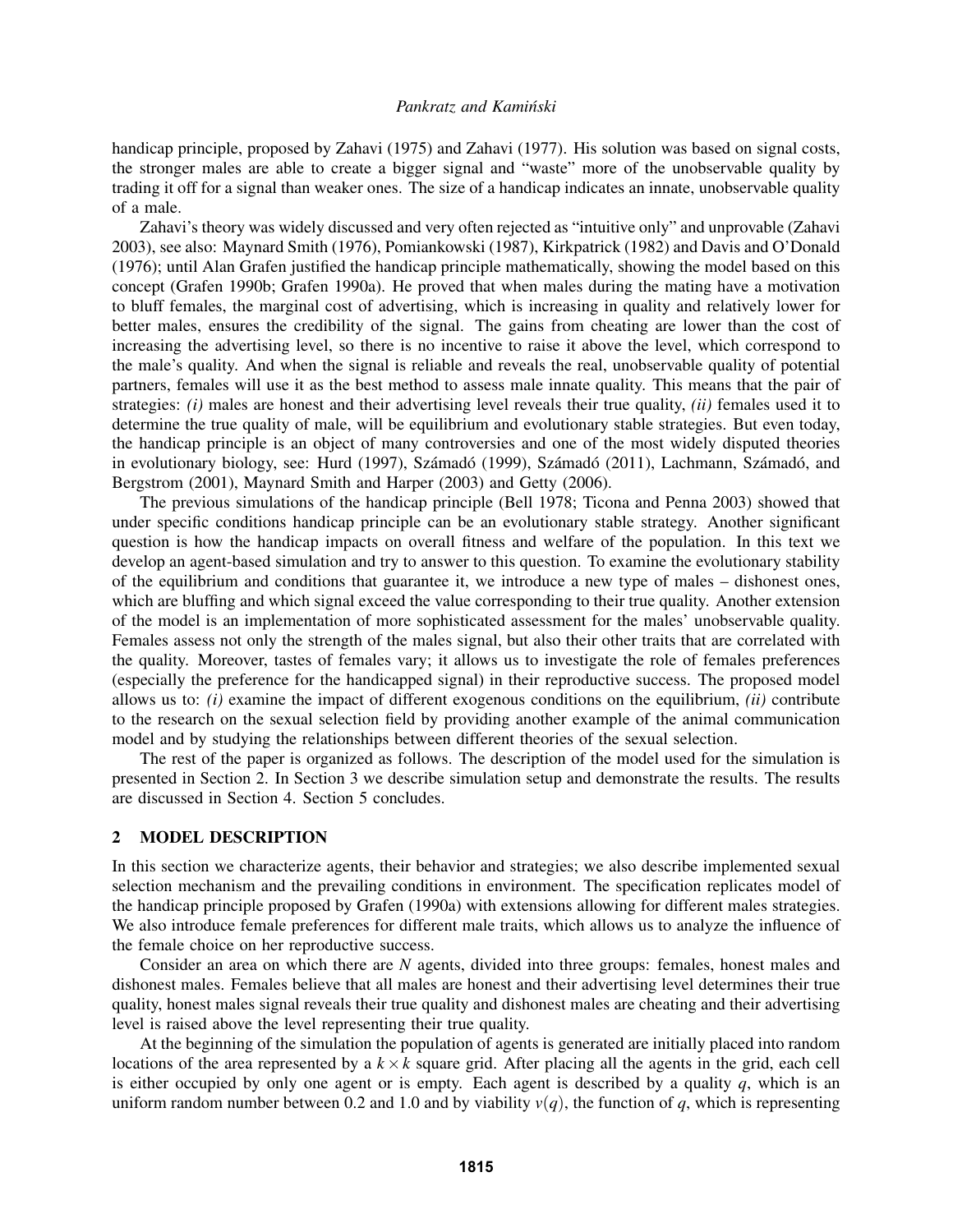the strength of each individual and its probability of surviving. Every time step each agent moves to a random vacant part of the area and gets older. When agent's age is higher than a maximum possible age, agent dies. At each time step every female is looking for a best partner and when she finds one, they reproduce and one new agent is created. Localization of female determine her potential partners set; she can only choose one of males in her nearest environment. This constraint represents real life situations; female's choice is limited to the group of males encountered during the mating. There is no adolescence; every new individual in the population is already adult. The population size  $N(t)$  is growing, and when it reaches *N*max, the maximum population size the environment can support, for each individual a random number between 0.0 and 1.0 is generated and compared with its viability; if it is higher than viability, the individual dies independently of its age.

### 2.1 Males Characteristic and Behavior

Honest and dishonest males are described by their advertising function *A*(*q*) and perceived quality function *P*(*q*). Both advertising and perceived quality functions used in this simulation came from an example presented in Grafen (1990a). The advertising function measures the strength of a male's signal and is equal to:

$$
A(q) = \delta \left[ a_0 - r \ln \left( \frac{\ln(q)}{\ln(q_{\min})} \right) \right],
$$

where  $\delta \ge 1$  is the rate of the males' dishonesty,  $a_0$  is the lowest possible signal level and is equal to 1, which means that a male with advertising level  $a_0$  does not send any signal and does not bear any costs,  $q_{\text{min}} = 0.2$  is the lowest level of quality in the population and  $r > 0$  is a measure of overall strength of the signal. For example, when *r* is close to 0 the signal is very weak and males do not advertise themselves, they are cryptic and look similar to the females. When *r* raises males starts to be more conspicuous and vary from females. The value of *r* can be also interpreted as a measure of the strength of the effect of female choice on male fitness (Grafen 1990a). Higher value of *r* means that females are preferring males with a stronger signal.

A major difference between honest and dishonest males lies in their  $\delta$  value. It measures how much stronger the signal of a male is in comparison with the situation when his advertising level represent his true quality. It means that for the honest ones  $\delta$  is always equal to 1, because their strategy always reveals their innate, true quality. Dishonest males increase their signal above the level corresponding to their true quality and their  $\delta > 1$ . For example, when  $\delta = 1.5$ , dishonest males advertise 1.5 times stronger than honest males with the same quality. We assume that dishonest males do not vary in their strategies and that for all of them the level of dishonesty is the same.

The perceived quality function  $P(q)$  is a function of females strategy and is used to assess the true quality of males. It is equal to:

$$
P(q) = q_{\min}^{\exp[-(A(q)-a_0)/r]},
$$

Note that for honest males it reveals their innate, unobservable quality  $P(q) = q$ . And when the level of dishonesty  $\delta$ , will be higher than 1, which means that a male is dishonest, the perceived quality of male will be higher than its true quality:

$$
P(q) > q.
$$

The viability  $v(q)$  of males is equal to  $v(q) = q^a$ . In the model presented in this paper cost of the signal is represented only by increasing probability of death. A growth of  $A(q)$  results in a loss of viability and decreasing likelihood of surviving, for higher  $A(q)$  this cost is greater and when  $A(q) = a_0 = 1$  cost of the signal is equal to 0. Furthermore, because the function of viability takes the form described above, its value will be lower for dishonest males than for honest ones. A male's viability decreases in its dishonesty:

$$
q^a > q^{\delta a}.
$$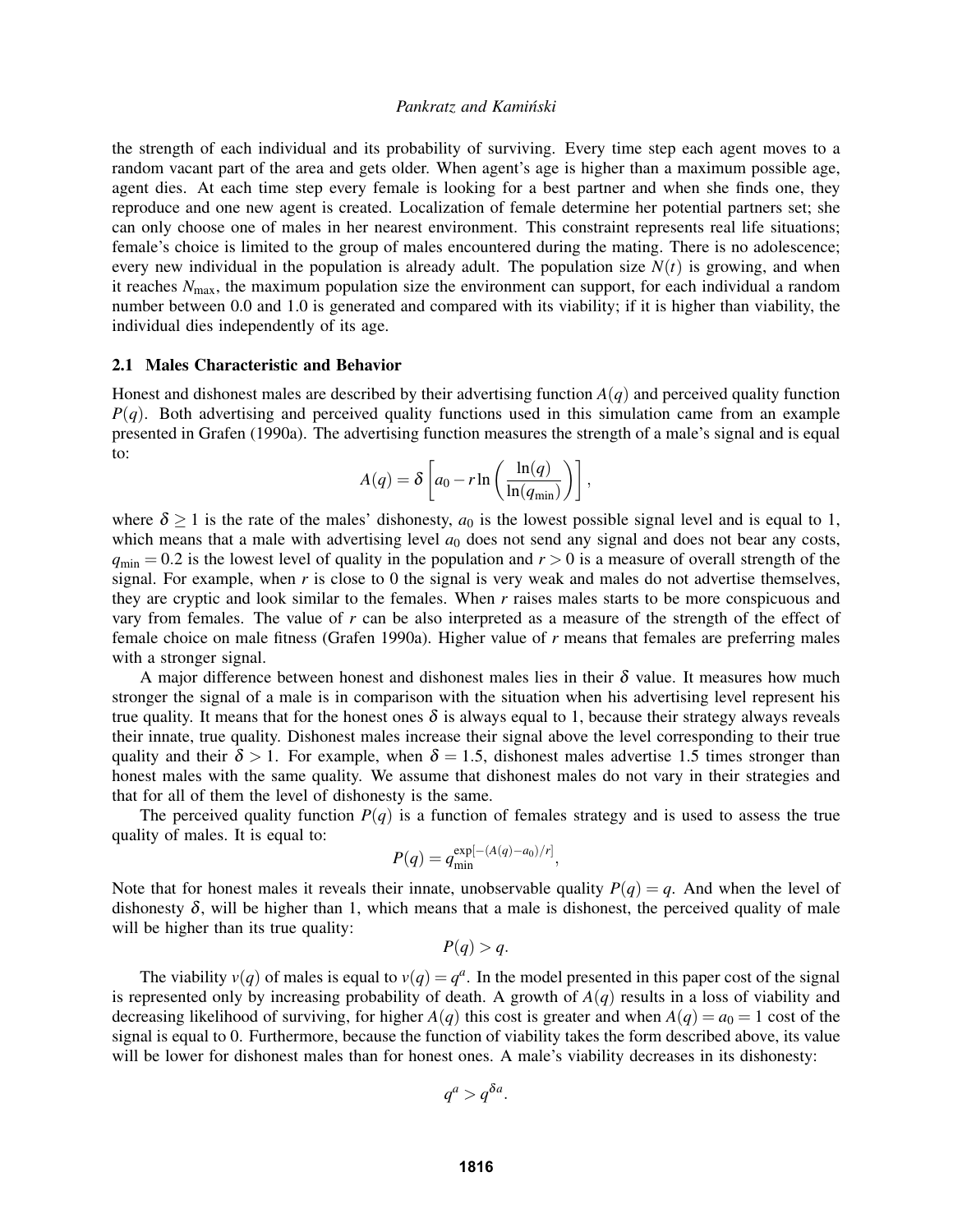#### 2.2 Females Characteristic and Behavior

Each female is described by her viability  $v(q)$ , which is equal to her quality:

$$
v(q) = q,
$$

and by  $\alpha$  (a uniform random number between 0 and 1), which is a variable showing the preferences for the males signal. Higher value of  $\alpha$  means that its role in an assessment of a male's quality is greater. If the signal is the best way to determine the true quality of male, a stronger preference for the signal (higher  $\alpha$ ) should increase reproductive success of females (Grafen 1990a).

Every time step each female is looking for a best candidate to her offspring father. Females do not bear any costs of reproduction; they also do not look back; in the decision making process they consider only the present situation and their previous decisions have no influence on their choice. Every female is searching for a male with the highest real, unobservable quality. To assess candidates in her nearest environment she uses a simple rule:

Assessment = 
$$
\alpha P(q) + (1 - \alpha) \times \text{male\_age}
$$
.

The age of a potential partner also can be considered as a function of *q*. Only a strong individual, with a high quality can survive a long periods of time without being harmed by predators, illnesses and other external threats. Thus, the distribution of male quality changes with age and the mean quality of the older males will be higher than younger ones. It means that a female who mates with older males may have fitter offspring (Brooks and Kemp 2001; Proulx, Day, and Rowe 2002). When one of the candidates is selected, one new agent is created. Quality of a newborn individual is a geometric mean of its parents qualities:

$$
q = \sqrt{q_{\text{mother}} * q_{\text{father}}}.
$$

The level of a male's signal does not have influence on the quality of his offspring; we consider the situation when only the male bears the cost of his signal, for further explanation see Grafen (1990a). With a probability 0.5 new agent will be a female, with a value of  $\alpha$  inherited from her mother. In opposite case, it will be a male, who will inherit his strategy (being honest or dishonest) from his father. Algorithm 1 describes details of the implementation.

The simulation was implemented as a Python 3.5.1 script. We use Anaconda3 distribution, with SimPy 3.0.8 framework. Access to the source code is provided by authors upon an e-mail request.

## 3 SIMULATION RESULTS

In this section we first we describe the setup of the simulation experiment and then we present the results.

#### 3.1 Experiment Setup

The parameter range for the simulation is given in Table 1. The values of parameters: location dimensions, maximum age, number of females, number of honest males, number of dishonest males,  $N_{\text{max}}$  are constant for all simulations. These parameters describe only the technical conditions of the simulation and do not affect the results and equilibrium. We set range of the parameter  $r$  to [0.0; 4.0] to ensure existence of equilibrium. The strength of the signal must be positive real number; *r* cannot be lower than 0;  $r < 0$  means that increasing signal implies lower costs for all males, so in the equilibrium, signal raised to the infinite level would be the best strategy for all males. The upper bound was arbitrary chosen; a value higher than 4 will result in extinction of the population, because the cost of the signal will be too high to bear for any male. The range for the parameter level of dishonesty is a value in the interval [1.0; 5.0]. When  $\delta$  is lower than 1, dishonest males will advertise below the honest males level, so there will be no incentive to be dishonest (even if it will increase the likelihood of surviving), because dishonesty will decrease a chance to find a partner. When it is higher than 5, the cost of being dishonest will be too high to bear.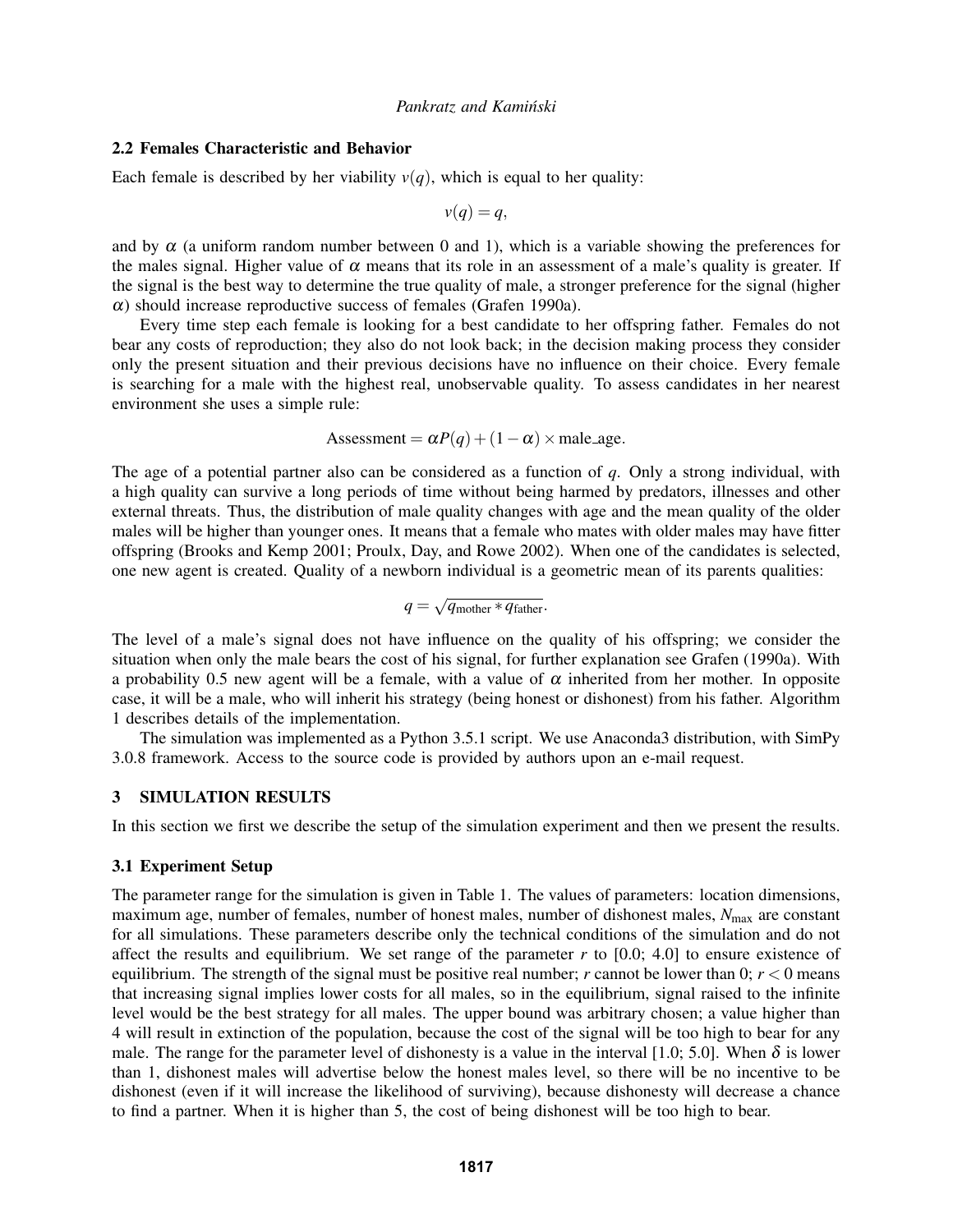# Algorithm 1 Find best partner and reproduce.

```
potential_partners = \{\}for all agent in nearest environment do
    if agent is not f emale then
         add agent to potential partners
    end if
end for
best Assessment = 0
for i in potential partners do
     assessment = α ∗P(qi) + (1−α) ∗
i age
                                                    max age
    if assessment > best Assessment then
         best Assessment = assessment
         father = iend if
end for
if random number < 0.5 then
    new agent is f emale
     new\_agent agent q = \sqrt{q_{\text{mother}} * q_{\text{father}}}new_agent \alpha = \alpha_{\text{mother}}else if f ather is honest then
    new agent is honest
     new\_agent agent q = \sqrt{q_{\text{mother}} * q_{\text{father}}}new \text{.} agent\ A(q) = a_0 - r * \ln \left( \frac{\ln(q)}{\ln(q_{min})} \right)ln(qmin)
                                                     \setminusnew_agent P(q) = q_{\min}^{\exp[-(A(q)-a_0)/r]}min
else
    new agent is dishonest
     new\_agent agent q = \sqrt{q_{\text{mother}} * q_{\text{father}}}new_agent A(q) = \delta * \left[a_0 - r * \ln \left(\frac{\ln(q)}{\ln(q_{min})}\right)\right]ln(qmin)
                                                           i
     new_agent P(q) = q_{\min}^{\exp[-(A(q)-a_0)/r]}min
end if
```

| parameter                 | description                          | values     |
|---------------------------|--------------------------------------|------------|
| location dimensions $k$   | dimensions of the area               | 51         |
| number of females         | initial quantity of females          | 50         |
| number of honest males    | initial quantity of honest males     | 25         |
| number of dishonest males | initial quantity of dishonest males  | 25         |
| $N_{\rm max}$             | carrying capacity of the environment | 500        |
|                           | overall strength of the signal       | [0.0, 4.0] |
| δ                         | level of dishonesty                  | [1.0, 5.0] |
| max age                   | maximum life span                    | 20         |

Table 1: Simulation parameter value range.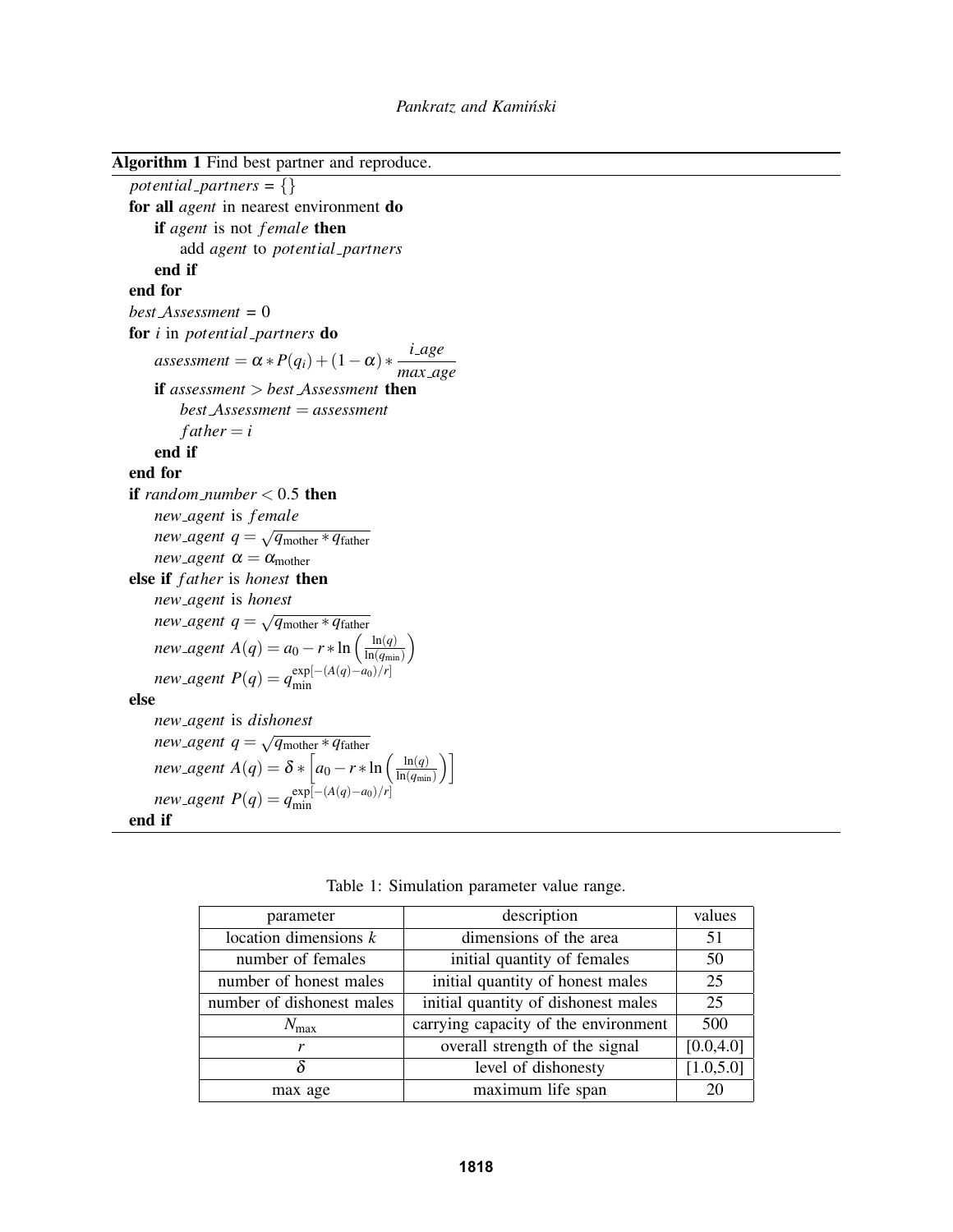## 3.2 Results

In total 20908 simulation runs were performed. In every run new value of  $\delta$  was randomly generated from [1.0; 5.0] range and *r* was generated from [0.0; 4.0] range. Every run was stopped after 5000 iterations or when the  $\alpha$  value for all females becomes a constant, homogeneous number. In our analysis we used linear regression metamodeling approach to ensure simple interpretation of the results. To verify the results we have checked them also by visual plots and generalized additive models and they confirmed them. It allows us to obtain a satisfactory fit to the data and helps us to better understand the relationships between the dependent variables and predictors. The regression results for the average  $\alpha$  value are presented in Table 2. *avg alpha* denotes the mean value of  $\alpha$  in the population; *r* and level of dishonesty are coded as *r* and *dishonesty*. Table 3 shows the results for the regression of the average value of quality in the population. The predictor variables are again  $\delta$  and *r* and they are denoted in the same way as for average value of  $\alpha$ ; The mean quality is coded as *avg quality*. The results for the structure of population, percentage of males in overall population are presented in Table 4. The structure of the population is denoted as *male pct*, predictors are the same as in previous cases. All regressions are computed for the variables in the final iteration, when the equilibrium is reached.

Figure 1 shows the conditional density of dishonest males in the overall males population. For small levels of dishonesty  $\delta$  (lower than 1.2) the change of the equilibrium can be observed. Dishonesty becomes a new evolutionary stable strategy. This is at odds with the theoretical model presented by Grafen (1990a) and shows that even under his very strong assumptions, which are very often criticized (Getty 2006), we can observe a situation when the costs, relatively higher for worse males, do not guarantee a reliability of the signal. In this situation, for small  $\delta$ , benefits from cheating surpass the costs of advertising above the true quality level. This solution follows the intuition of Dawkins and Krebs (1978). According to their theory, cheating is widespread among animals and they communicate in order to manipulate and deceive each other. The stability of this communication system is guaranteed by a low level of cheating – checking the honesty of the signaler will be costlier for the receiver than believing in the information. In terms of this model: changing the method of assessing males quality will be costlier for females than allowing males to cheat on some significantly low level.

Another interesting simulation result is unification of females preferences. In every single simulation the average value of  $\alpha$  becomes a constant number, the same for all females (see Fig. 2 for an example of a single run of the simulation). This result is in accordance with the Fisherian runaway hypothesis (Fisher 1930). The preferences of the female who achieved the greatest reproductive success spread in the population and become a standard of males assessment for all females. However, the preferences themselves have no influence on the female reproductive success; greater value of  $\alpha$  does not help to find better, stronger partner. Even when *r* rises, it has no impact on the females success and well-being. The relationship between *r* and average  $\alpha$  is very weak (see Table 2). This outcome of the simulation follows the results obtained by Kirkpatrick (1982), who suggests that males traits do not have any correlation with their quality and there is a multiple possible evolutionary equilibria. He shows that any kind of males characteristics could be chosen as the preferred one by females and not necessarily one which represents a disadvantage or cost to males. We can assume that rather the females preferences have an influence on males strategy than the preferences for some traits increase the likelihood of the reproductive success of females. It explains why sexual dimorphism of some species is stronger than that of other species and why even closely related species can differ in their plumage (Owens and Hartley 1998).

Quite interesting is also how the growing strength of the signal influences the average quality of the population (see Table 3). Even if theoretically only males pay cost of the advertising it has a negative effect on the overall fitness. Both, stronger signal and higher level of dishonesty reduce the average quality. So the populations, in which the extravagant traits, conspicuous plumage, etc. are developed, are on average weaker than those in which males are more cryptic and similar to the females. It also means that the cost of the signal is not only associated with males: females also bear the cost of males advertising, because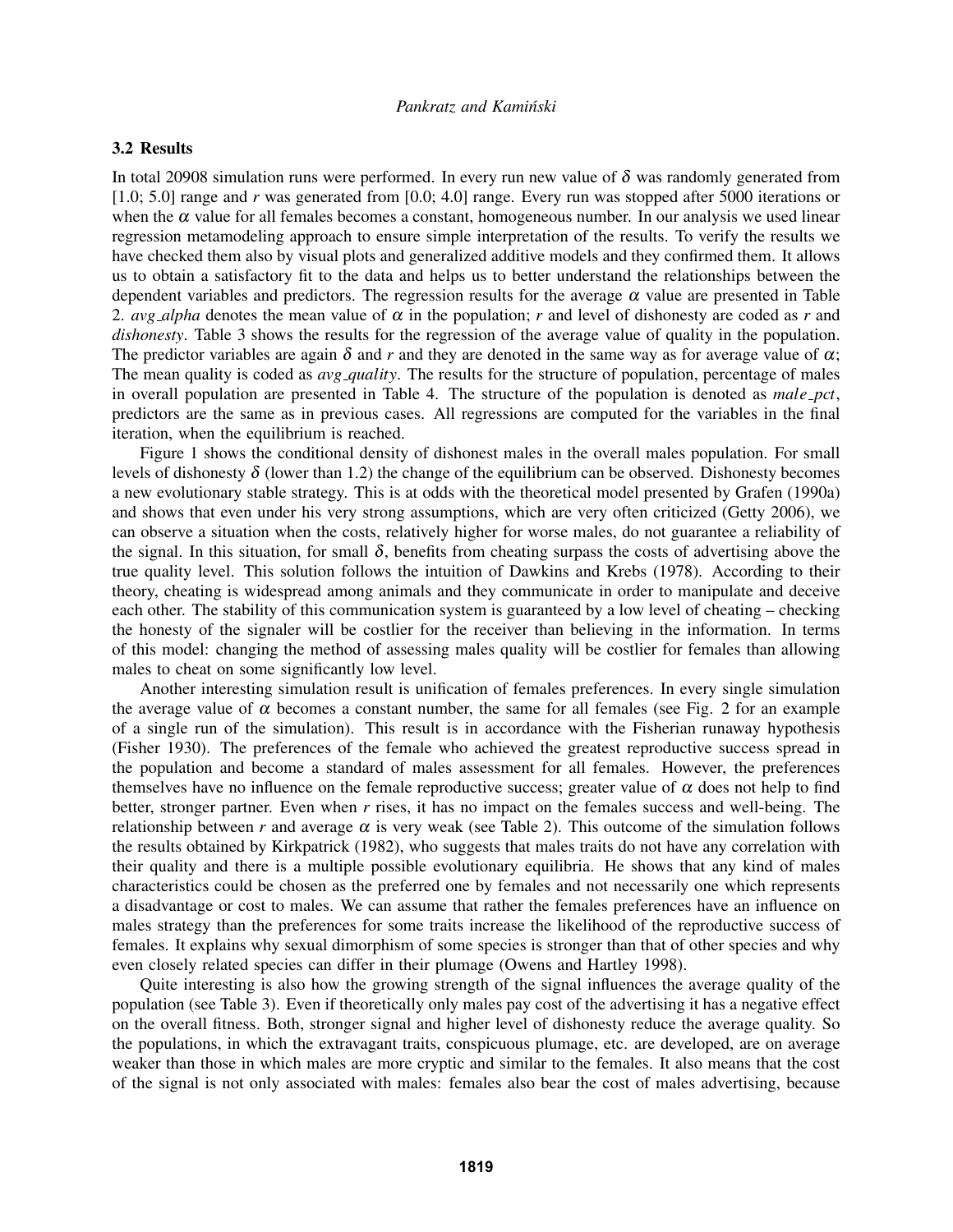

Figure 1: Conditional density of dishonest males in the population. The darker the plot the higher the probability of dishonest equilibrium.



Figure 2: Changes of the value of  $\alpha$  during one example simulation (parameters:  $\delta = 2$  and  $r = 1$ ).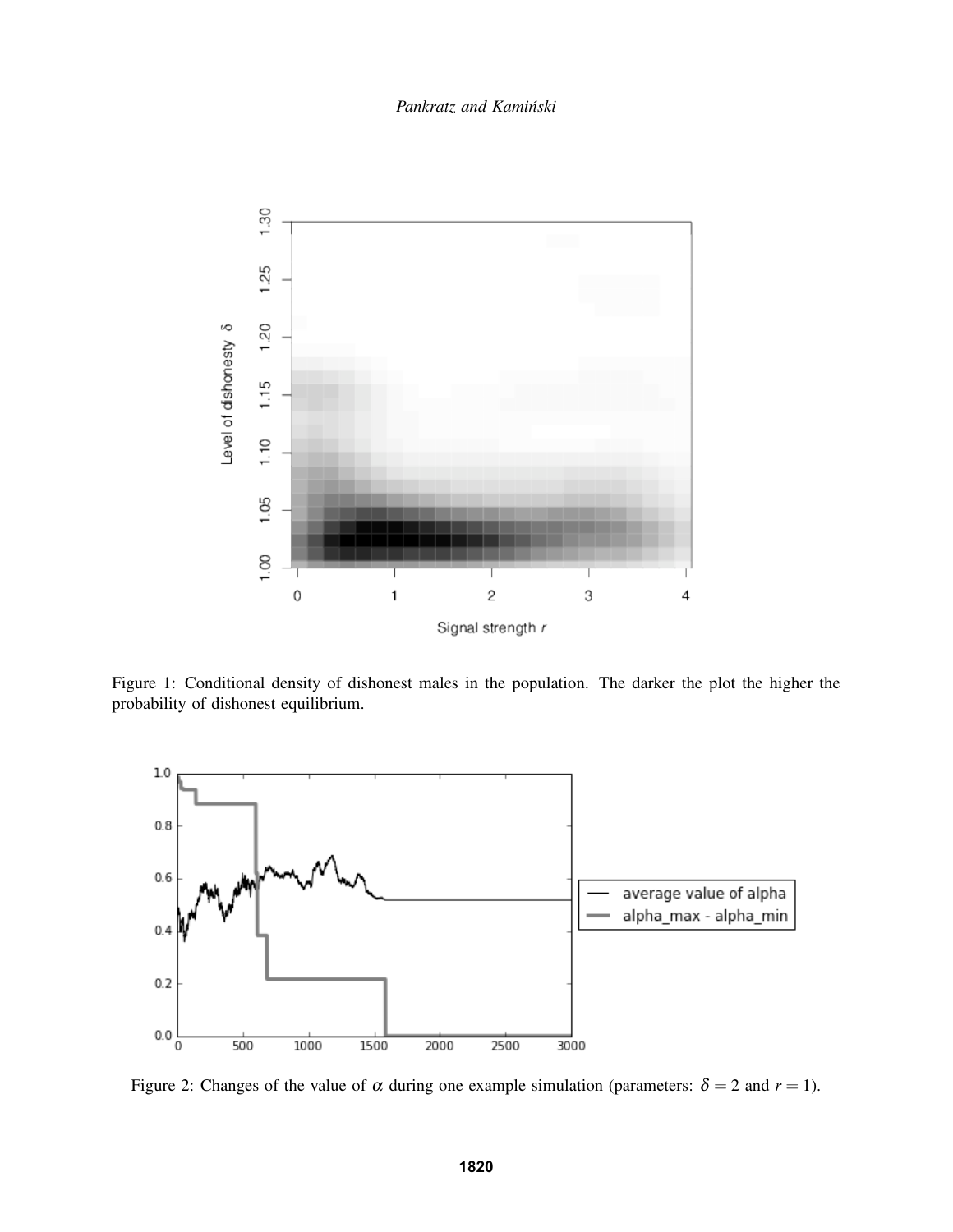|             | Estimate                | Std.Err                                   | t-value | Pr(> t )         |
|-------------|-------------------------|-------------------------------------------|---------|------------------|
| (Intercept) | 0.529691 0.006530       |                                           |         | 81.111 0.00000   |
| r           | $-0.005189$ $0.001726$  |                                           |         | $-3.006$ 0.00265 |
| dishonesty  |                         | $-0.003563$ $0.001723$ $-2.067$ $0.03870$ |         |                  |
|             | RSE: 0.2883 on 20905 DF |                                           |         |                  |

Table 2: Linear regression of the avg alpha

Table 3: Linear regression of the avg<sub>-quality</sub>

|             | Estimate                 | Std.Err                                     |  | t-value $Pr(> t ) $    |
|-------------|--------------------------|---------------------------------------------|--|------------------------|
| (Intercept) | 0.7274825 0.0009378      |                                             |  | 775.70 0.00000         |
|             | $-0.0192355$ $0.0002479$ |                                             |  | $-77.60 \quad 0.00000$ |
| dishonesty  |                          | $-0.0046369$ $0.0002475$ $-18.73$ $0.00000$ |  |                        |
|             | RSE: 0.0414 on 20905 DF  |                                             |  |                        |

Table 4: Linear regression of the male pct

|             | Estimate                 | Std.Err   | t-value            | Pr(> t )      |
|-------------|--------------------------|-----------|--------------------|---------------|
| (Intercept) | 0.3502922                | 0.0016669 | 210.149 0.00000    |               |
|             | $-0.0719145$ 0.0004406   |           | $-163.238$ 0.00000 |               |
| dishonesty  | 0.0005252 0.0004399      |           |                    | 1.194 0.23300 |
|             | RSE: 0.07358 on 20905 DF |           |                    |               |

the quality and viability of their offspring will be weaker than if the species does not show handicapped signals.

The last obtained results, presented in Table 4, follows the intuition of Grafen (1990a). According to his paper if *r* is high only the very best males gain many mates, when *r* is low the average number of mates are much more proportional. He describes *r* as an effect of the females choice on males fitness (because their fitness depends more on the number of their offspring than on their probability of surviving) and in some way, as a factor of the polygamy in the population. As we can see from the Table 4 polygamy is not only an effect of females' preferences but also a result of natural selection – only few males can survive when the extravagant traits are strongly developed in the population, because the costs of them are so high and many males cannot bear it and die.

# 4 DISCUSSION

Obtained results show that even under very strong assumptions there exist some equilibria in which the cost of the signal do not guarantee its reliability. In some cases, when the signal is unreliable, but only slightly higher than its credible counterpart, it is better to bluff, because the growth of the costs of the signal is lower than gains from cheating. It will still be a stable communication system; the cost of changing the method of assessment will be higher than cost of males dishonesty; for females it is better to turn a blind eye to males cheating. The agent-based model also shows that the correlation between females reproductive success and preferences for the signal is very weak, so we cannot state that the wasteful and extravagant traits are the best method of assessment of males true, unobservable quality. There exists an infinite number of equilibria, in which the role of the advertising can vary and it strength is a result of some random events. The best description of this process is the Fisherian runaway. It shows the great strength of the concept proposed by Fisher, even after a century of the development of evolutionary biology. After the introduction of many others, more sophisticated theories his idea still can be used to explain some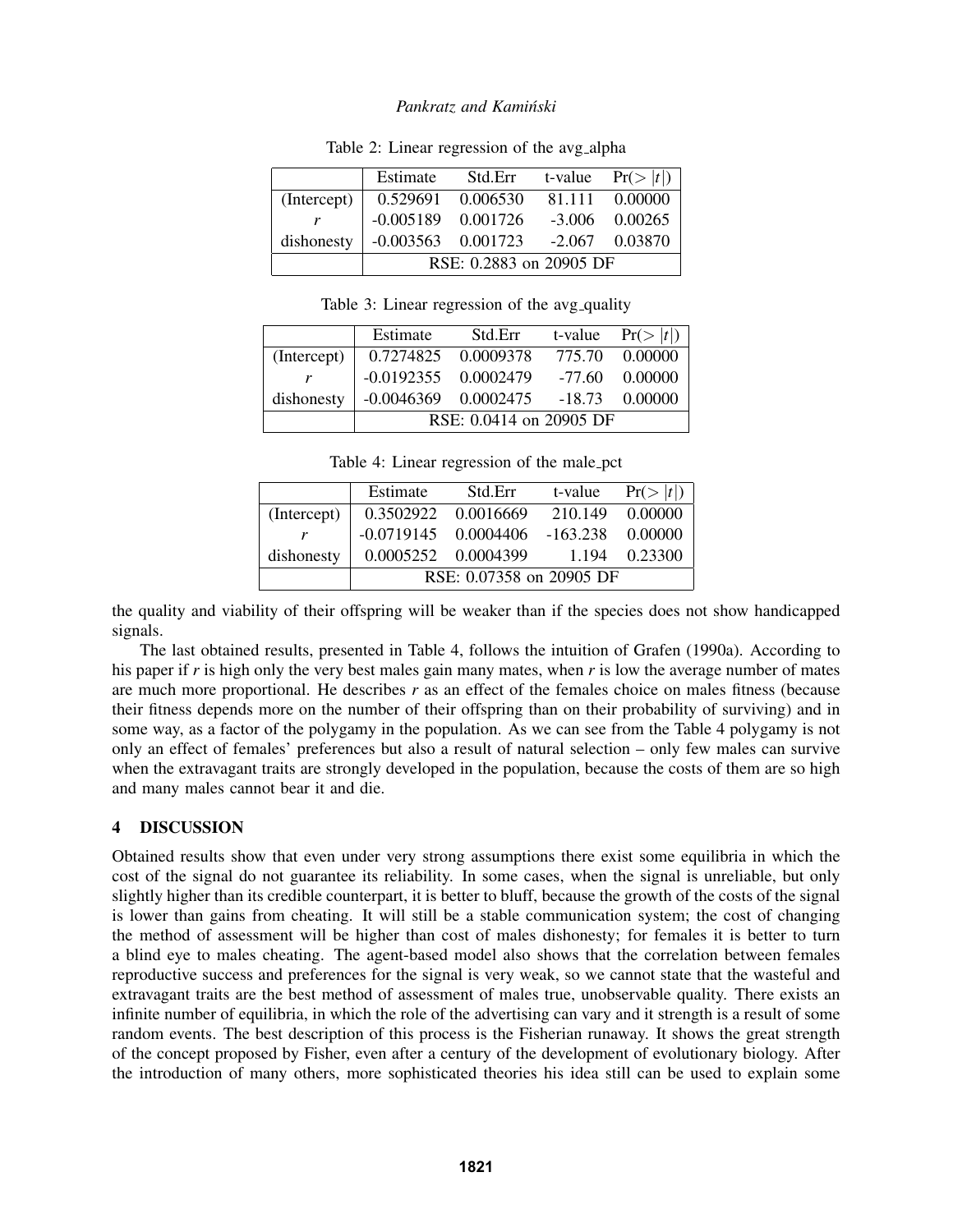mechanisms lying behind the sexual selection. Moreover, results of this simulation somehow explain why animal species are so strongly differentiated in their mating habits and courtship displays.

Sexual selection is a very sophisticated phenomenon, it cannot be explained by only one theory; it is rather a result of various independently working processes. For different animal species the intensity of these mechanisms may be different, so every case, every communication system should be investigated separately, because only then the most appropriate answers can be found.

However, this agent-based model has limitations; generalized conclusions should be drawn carefully. There is no genetics; the process of inheriting the traits from the parents is very simplified. We also assume that all random variables are uniformly distributed. It is a strong assumption; the actual distribution of the traits in the existing animal populations may be different. The mechanism of assessment of males is another thing that can be changed. We use only two traits: the signal and the age of male, which can be change to any other male's characteristic correlated with quality, but not directly revealing it, like for example, number of offspring. Of course, this mechanism can be more sophisticated, it can use more than two variables, assessment function can take different form etc. Also introducing costs of having offspring or more complex reproduction strategy can change the behavior of females and the results of the model. For example, when females are maximizing the overall quality of their progeny, which means that they will rather choose to have less but stronger offspring, they will be much pickier and it will probably change the model's output. Another simplification of model is assumption that all males use the same strategy. When *r* and  $\delta$  will be random variables the equilibrium will change (Johnstone and Grafen 1993), but it will allow us to analyze the influence of females preferences on males strategy.

Even if the handicap principle is still very controversial and a widely disputed theory for biologist it gains some popularity in social sciences, mainly because of it economic heritage (Hammerstein and Hagen 2002), (Getty 2006). The handicap principle is often used to describe some unusual or irrational human behavior, for example, see Bliege Bird, Smith, and Bird (2001), Bliege Bird and Smith (2005), Hawkes and Bliege Bird (2002). Particular applications are Veblen's concept of conspicuous consumption (Bliege Bird, Smith, and Bird 2001), the evolution of music and other arts (Miller 2000), human mating mechanism (Griskevicius et al. 2007), customers behavior (Griskevicius, Tybur, and Van den Bergh 2010) or the participation of young men in risky and violent competitive interactions (Wilson and Daly 1985). However, several doubts on its correctness and usefulness arouse concerns about the possibility of implementation of this theory into different fields. Handicap principle can be considered as a very strong and great looking metaphor of the information exchange systems. But maybe alternative signaling models and theories are better explanation of biological, social and economic phenomena (for example, see Zollman (2013), Scott-Phillips (2008)).

#### 5 CONCLUDING REMARKS

We presented an agent-based model based on the ESS model of handicap principle. It extends the standard model proposed by Grafen (1990a) by introduction of second strategy for males – being dishonest and by implementing a more complex assessment of males' quality, based not only on the strength of the produced signal, but also on his other traits that are correlated with the quality.

We showed that stronger advertising reduces the overall welfare of the population. The cost of the signal concerns not only males, but also females. Increasing the signal decreases the viability of male, which reduces the quality of his offspring.

We discovered that the female preferences for male traits have no influence on her reproductive success, even if the advertising level shows the true, unobservable quality of the male. It shows that there are multiple possible evolutionary equilibria in which the role of the males signal can vary. This model's outcome follows the results obtained by Kirkpatrick (1982). However, after many generations, taste of the female who achieve the greatest reproductive success spread in the population and the preferences become homogeneous. It can be explained by the Fisherian runaway process (Fisher 1930).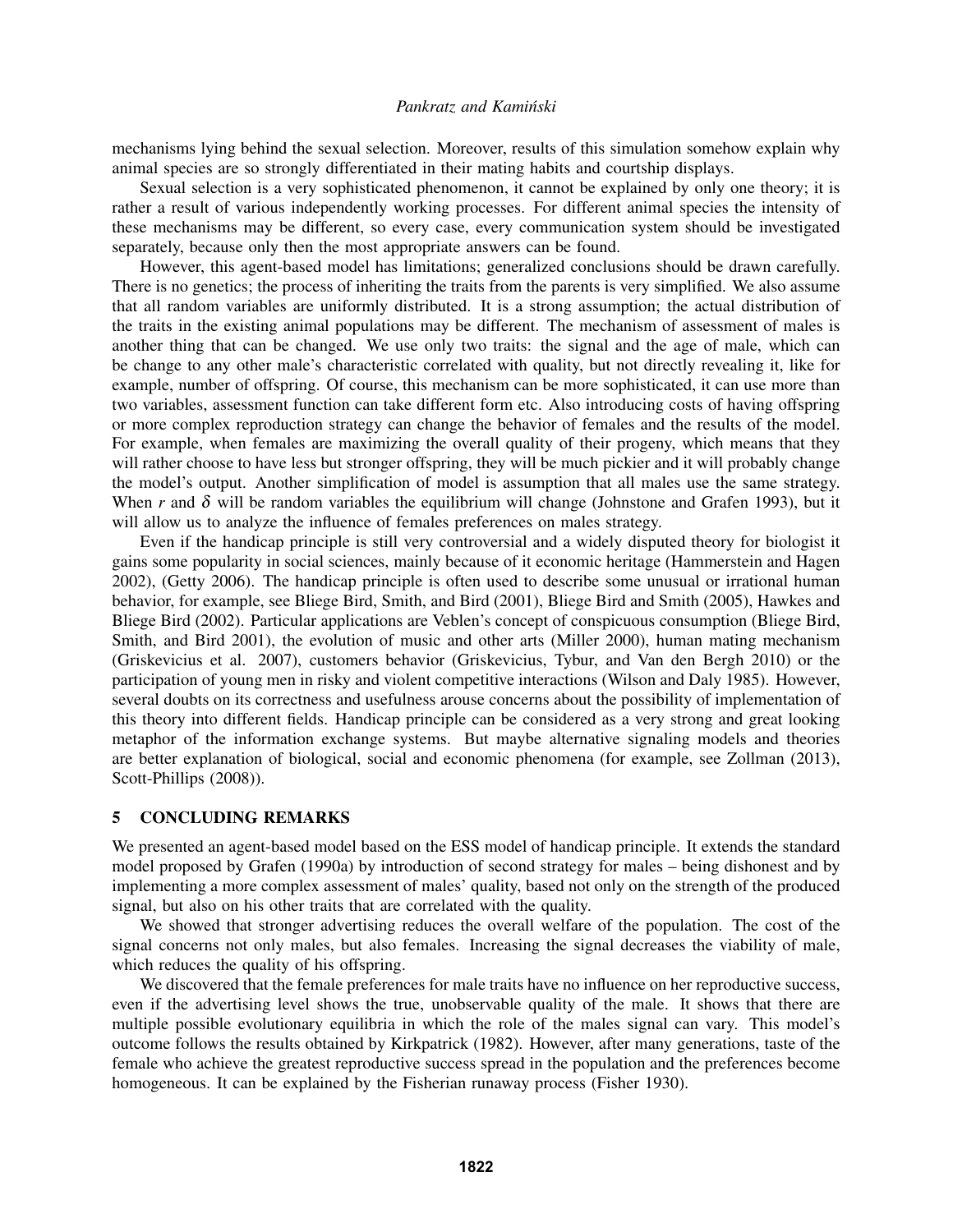Most importantly we found out that in some specific situations the cost of the signal and conditions proposed by Grafen do not guarantee the stability of the equilibrium. When the level of cheating is very low, it is better to be dishonest, because the gains from bluffing exceed the additional costs of increasing the signal above the level corresponding to the true quality. In this situation Dawkins and Krebs (1978) hypothesis is a better explanation why the communication system is stable – for females the cost of changing the assessment method would be higher than losses from the males unreliable advertising.

# **REFERENCES**

Bell, G. 1978. "The Handicap Principle in Sexual Selection". *Evolution* 32 (4): 872–885.

- Bliege Bird, R., and E. A. Smith. 2005. "Signaling Theory, Strategic Interaction, and Symbolic Capital". *Current Anthropology* 46 (2): 221–248.
- Bliege Bird, R., E. A. Smith, and D. W. Bird. 2001. "The Hunting Handicap: Costly Signaling in Male Foraging Strategies". *Behavioral Ecology and Sociobiology* 14 (1): 9–19.
- Brooks, R., and D. J. Kemp. 2001. "Can Older Males Deliver the Good Genes?". *Trends in Ecology & Evolution* 16 (6): 308–313.
- Darwin, C. 1874. *The Descent of Man and Selection in Relation to Sex. 2nd edn.* London: John Murray.
- Davis, J. W. F., and P. O'Donald. 1976. "Sexual Selection for a Handicap. A Critical Analysis of Zahavi's Model". *Journal of Theoretical Biology* 57 (2): 345–354.
- Dawkins, R., and J. Krebs. 1978. "Animal Signals: Information or Manipulation?". In *Behavioural Ecology: An Evolutionary Approach 1st ed.*, edited by J. Krebs and N. B. Davies, 282–309. Oxford: Blackwell.
- Fisher, R. A. 1915. "The Evolution of Sexual Preference". *Eugenics Review* 7 (3): 184–192.
- Fisher, R. A. 1930. *The Genetical Theory of Natural Selection*. Oxford: Oxford University Press.
- Getty, T. 2006. "Sexually Selected Signals Are Not Similar to Sports Handicaps". *Trends in Ecology & Evolution* 21 (2): 83–88.
- Grafen, A. 1990a. "Biological Signals as Handicaps". *Journal of Theoretical Biology* 144 (4): 517–546.
- Grafen, A. 1990b. "Sexual Selection Unhanducapped by the Fisher Process". *Journal of Theoretical Biology* 144 (4): 473–516.
- Griskevicius, V., J. M. Tybur, J. M. Sundie, R. B. Cialdini, G. F. Miller, and D. T. Kenrick. 2007. "Blatant Benevolence and Conspicuous Consumption: When Romantic Motives Elicit Strategic Costly Signals". *Journal of Personality and Social Psychology* 93 (1): 85–102.
- Griskevicius, V., J. M. Tybur, and B. Van den Bergh. 2010. "Going Green to Be Seen: Status, Reputation, and Conspicuous Conservation". *Journal of Personality and Social Psychology* 98 (3): 392–404.
- Hammerstein, P., and E. H. Hagen. 2002. "The Second Wave of Evolutionary Economics in Biology". *Trends in Ecology & Evolution* 20 (11): 604–609.
- Hawkes, K., and R. Bliege Bird. 2002. "Showing Off, Handicap Signaling, and the Evolution of Men's Work". *Evolutionary Anthropology* 11 (2): 58–67.
- Hurd, P. L. 1997. "Is Signalling of Fighting Ability Costlier for Weaker Individuals?". *Journal of Theoretical Biology* 184 (1): 83–88.
- Johnstone, R. A., and A. Grafen. 1993. "Dishonesty and the Handicap Principle". *Animal Behaviour* 46 (4): 759–764.
- Kirkpatrick, M. 1982. "Sexual Selection and the Evolution of Female Choice". *Evolution* 36 (1): 1–12.
- Lachmann, M., S. Számadó, and C. T. Bergstrom. 2001. "Cost and Conflict in Animal Signals and Human Language". *Proceedings of the National Academy of Sciences of the United States of America* 98 (23): 13189–13194.
- Maynard Smith, J. 1976. "Sexual Selection and the Handicap Principle". *Journal of Theoretical Biology* 57 (1): 239–242.
- Maynard Smith, J., and D. G. C. Harper. 2003. *Animal Signals*. Oxford: Oxford University Press.
- Miller, G. F. 2000. "Evolution of Human Music Through Sexual Selection". In *The Origins of Music*, edited by N. L. Wallin, S. Brown, C. Wallin, and B. Merker, 329–360. Cambridge MA: MIT Press.